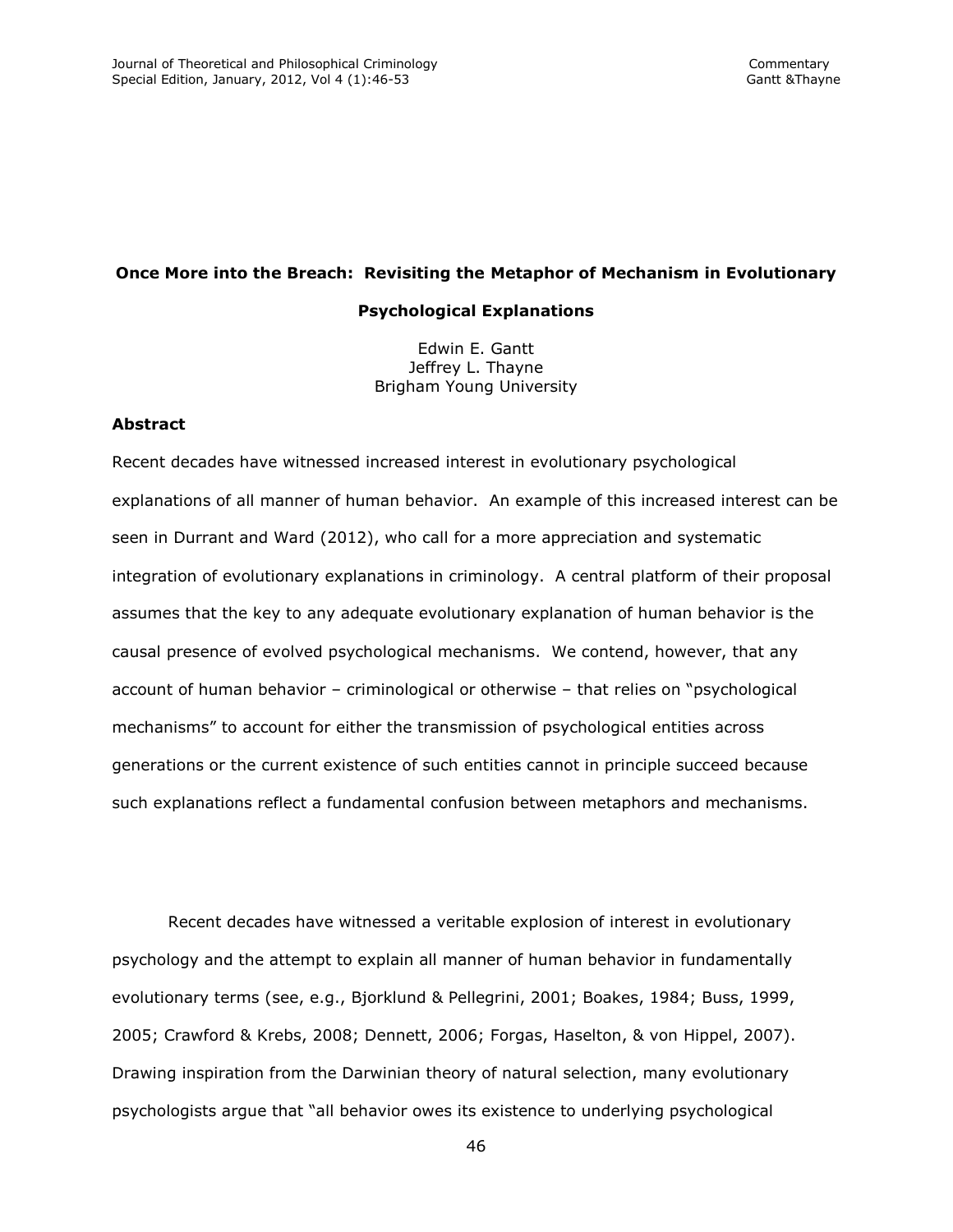mechanisms" and that the central task of an evolutionarily informed social science is to "discover, describe, and explain the nature of those mechanisms" (Buss, 1995, p. 6). Consequently, evolutionary theorists have worked diligently to definitively identify the various "evolved psychological mechanisms" that would presumably account for the wide range of human cognitive, emotional, and social behavior.

One clear example of this strategy can be seen in the work of Durrant and Ward (2012) featured in this volume. These authors call for a "measured consideration of the role of evolutionary explanations in criminology" (p. 4), citing four principle reasons for such consideration. Briefly, the reasons offered are: (1) the increasing incorporation and acceptance of evolutionary psychological theories in the mainstream of psychological science, (2) a burgeoning track record of fruitful explanations of criminological phenomena (e.g., homicide, theft, drug use, rehabilitation, etc.) by means of evolutionary theories, (3) a growing sense that a more pluralistic approach to explanation in the social sciences will advance knowledge, and (4) the need to integrate theories of crime and punishment in a way that takes better account of biological, psychological, and sociological variables. The authors stated aim for their paper, then, is to "clarify the role of evolutionary explanations in criminology with a focus on how evolutionary approaches can be best integrated with mainstream criminological approaches" (p. 5). While acknowledging that many social scientists remain skeptical as to the viability of evolutionary explanations of behavior, Durrant and Ward (2012) claim that the key question at hand is "not *whether* evolutionary theory is relevant to an understanding of human behavior" (p. 8) but rather what role evolutionary accounts have to play in legitimate social science theorizing.

According to these authors, an adequate evolutionary understanding of the origins and nature of criminal behavior presumes not only that the physical characteristics of human beings have evolved through processes of natural and sexual selection, but that our psychological and, consequently, cultural characteristics did so as well (see also Roach & Pease, 2011). Thus, because of our evolutionary history, we possess a number of both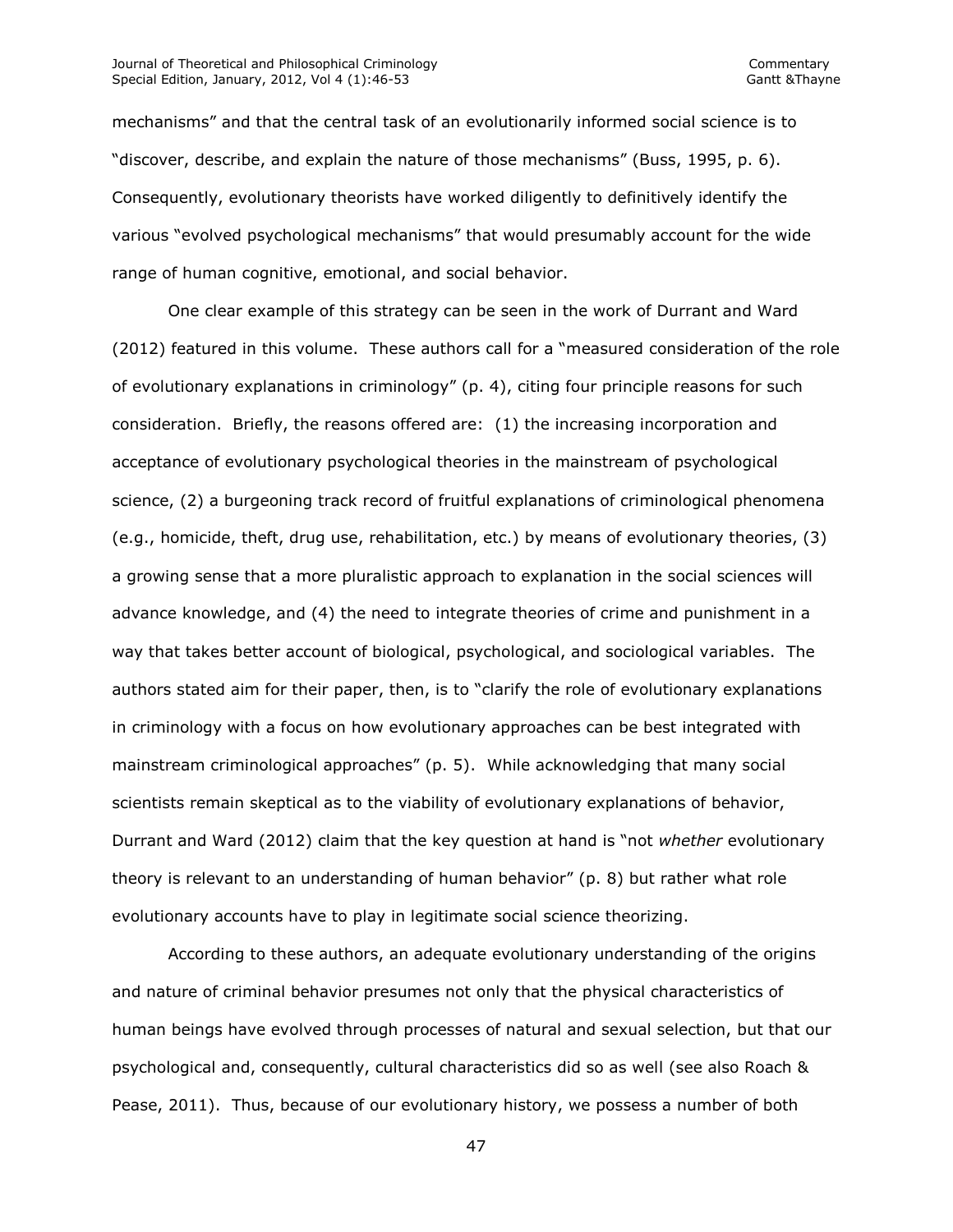domain general and domain specific evolved psychological mechanisms that provide us with the capacity to use language, create and develop a wide diversity of cultural forms of life, engage in meaningful social and political relationships, and construct environments for subsequent generations that can then, in turn, shape human genetic and cultural evolution. In this model, the conceptual bridge that connects the fundamentally biological processes of Darwinian natural selection to the interpersonal vagaries and complexities of contemporary psychological life, as well as, ultimately, to the shaping of cultural life for untold generations to come, is the "evolved psychological mechanism" (and its presumed causal powers).

We will contend, however, that the search for "evolved psychological mechanisms" that can adequately account for either the transmission of psychological entities (i.e., emotions, intentions, ideas, behaviors, etc.) across generations or the current existence of such entities cannot in principle succeed. Thus, these authors are doomed to fail in their attempt to offer a viably scientific explanation of human criminal behavior, as are all other like-minded evolutionary psychologists who seek to do much the same thing with all sorts of other human behaviors. Because evolutionary psychological theories fundamentally rely on the metaphor of mechanism – rather than on actual mechanisms – such theories cannot justifiably be employed to draw the sorts of causal inferences that evolutionary psychologists wish to make regarding the origins and nature of human behavior (Gantt, Melling, & Reber, in press). Indeed, we argue that for the most part evolutionary psychologists (in this particular case Durrant and Ward) consistently confuse their metaphors for mechanisms, and in so doing ultimately render explanations of human behavior that are not only uninformative but also unscientific.

## **A Brief Bit of History**

Though seldom noted in popular accounts of the rise and eventual near-universal acceptance of Darwinian theory in the biological sciences (as well as in the larger Western culture), Darwin's ground-breaking explanation of the origins of species by means of natural selection struggled to gain full acceptance in the scientific community of his day. There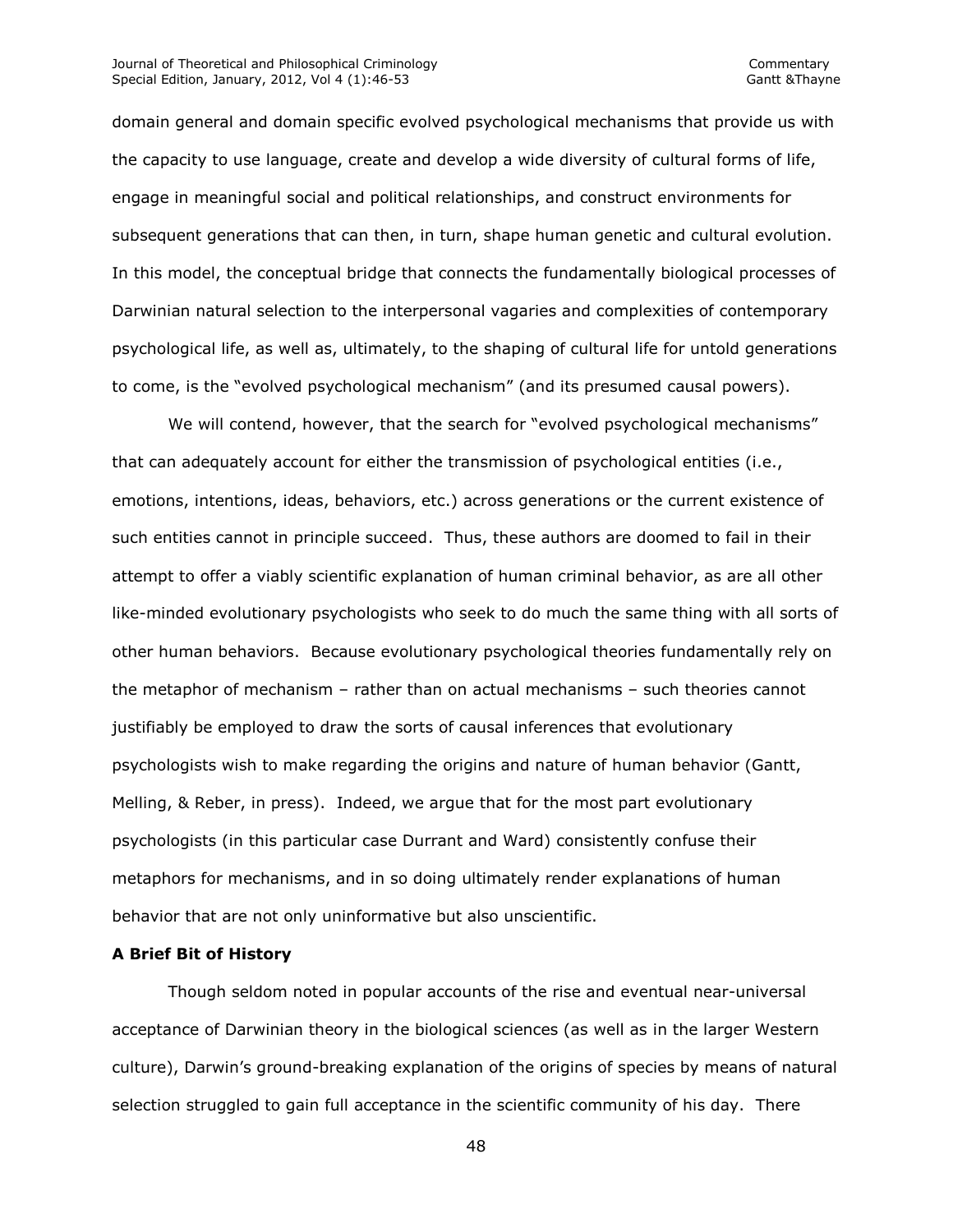$\overline{\phantom{a}}$ 

was, as many early critics (both in and out of the biological sciences) noted – and, indeed, Darwin himself readily acknowledged – a serious problem with the theory insofar as it did not adequately provide for the actual physical mechanism by which rising generations inherited the various physical traits of preceding generations. That is, while Darwin argued that those physical traits of an organism that make it more likely to survive and successfully reproduce become more common in a population over successive generations via processes of natural selection, such processes were by themselves insufficient to fully account for the transmission of said characteristics. Indeed, as much subsequent research over the last century has shown, natural selection is really only one of the four fundamental forces of biological evolution – genetic drift, gene flow, and random mutation constituting the other three (see Barton, Briggs, Eisen, Goldstein, & Patel, 2007). Thus, while Darwinian natural selection might instigate the process by which physical characteristics are transmitted from one generation to another in species, without a clear empirical or material referent of some sort, the question of exactly how such characteristics were in fact "transmitted" remained a mystery, and the basic notion of "survival of the fittest" merely a potentially fruitful metaphor. $1$ 

Interestingly, the difficulty that Darwin and his intellectual descendants experienced in addressing this knotty explanatory problem actually led to a perceptible decline in the popularity of Darwin's theory in the late 19<sup>th</sup> and early 20<sup>th</sup> centuries (see Bowler, 2003). Indeed, some of Darwin's critics were fully convinced that the problem of the actual mechanics of transmission was so serious that it constituted a fatal flaw from which the theory could not hope to recover. Thus, contrary to the popular impression that Darwinian theories took the scientific world by storm and swept away all competitors almost

 $<sup>1</sup>$  For a detailed account of the reception of Darwin's work, and the intellectual debates surrounding it</sup> in both the 19th and 20th centuries, see Peter J. Bowler's (2003) *Evolution: The History of an Idea* and Edward J. Larson's (2004) *Evolution: The Remarkable History of a Scientific Theory*. For a more intimate description of how Darwin himself handled the various philosophical, theological, and scientific objections to his work see Adrian Desmond and James Moore (1991), *Darwin: The Life of a Tormented Evolutionist*.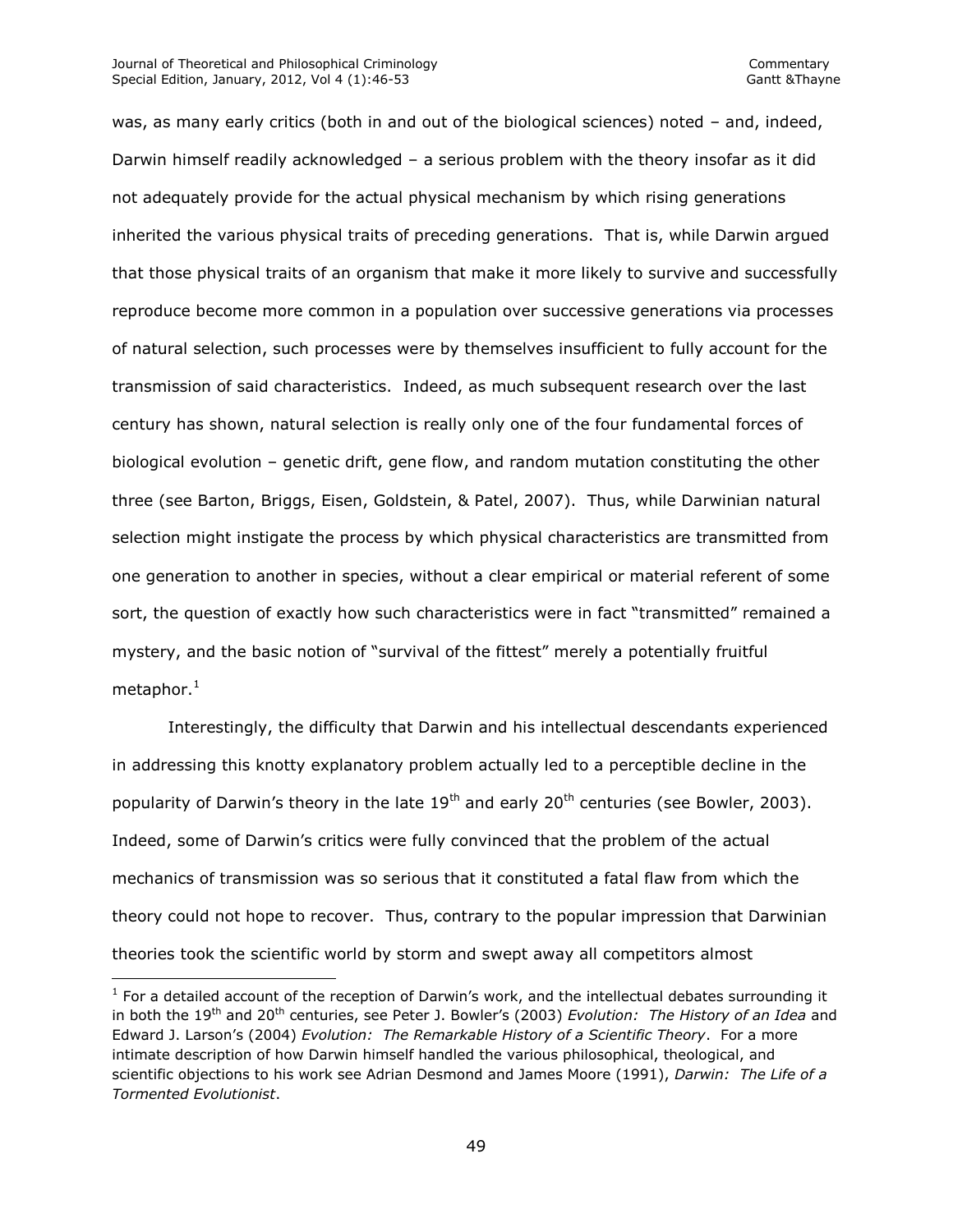$\overline{\phantom{a}}$ 

immediately upon the publication of *The Origins of Species*, there were in fact a variety of other scientifically respectable theories – at least according to the science of the day – that were being hotly debated in the decades following Darwin's initial proposal, all equally eager to identify the missing mechanical link of evolution (e.g., Saltationism, Orthogenesis, Neo-Lamarckism, etc.).<sup>2</sup> Interestingly, although it is commonly assumed that the rediscovery of Mendel's laws of genetic inheritance at the beginning of the  $20<sup>th</sup>$  century provided the immediate conceptual support Darwin's theory required, Mendel's work was actually first put forth as an alternative to Darwinism (Bowler, 2003). Indeed, it was not until the 1930's that the two theories were finally brought into accord whereby genetic inheritance was seen as providing the actual material mechanism for and scientifically acceptable solution to Darwin's transmission and selection problem (Larson, 2004).

The "modern synthesis" of Mendelian genetics and Darwinian selection theory was primarily brought about in Fisher's (1930) book *The Genetical Theory of Natural Selection*. In this work, Fisher successfully challenged the common scientific thinking of his day by arguing that Mendelian genetics and Darwinian natural selection were not only compatible, but in fact were both required in order to make adequate sense of evolution. As philosopher of science John Dupre (2003) has recently noted, "the result today is a richly articulated causal theory" in which "natural selection remains by far the most powerful – according to many the only – theory that provides an explanation of the adaptation of organisms to their environments" (p. 19). The linchpin that accounts for the modern rise of Darwinian evolutionary theory from being just one among many competing scientific theories of evolution in the early part of the  $20<sup>th</sup>$  century – and a troubled one at that – to being almost universally embraced in the biological sciences today was Mendel's discovery of the gene and R. A. Fisher's subsequent deft weaving of the work of both Mendel and Darwin into one

 $^2$  Indeed, it is indicative of the intellectual climate of the early part of the last century to note that one of the most popular biology textbooks of the 1930s, *Dynamic Biology*, only mentioned Darwinian evolutionary theory near the end of the book and concluded that "Darwin's theory, like that of Lamarck, is no longer generally accepted" (May, 1984, p. 307; cited in Witham, 2002, p. 153).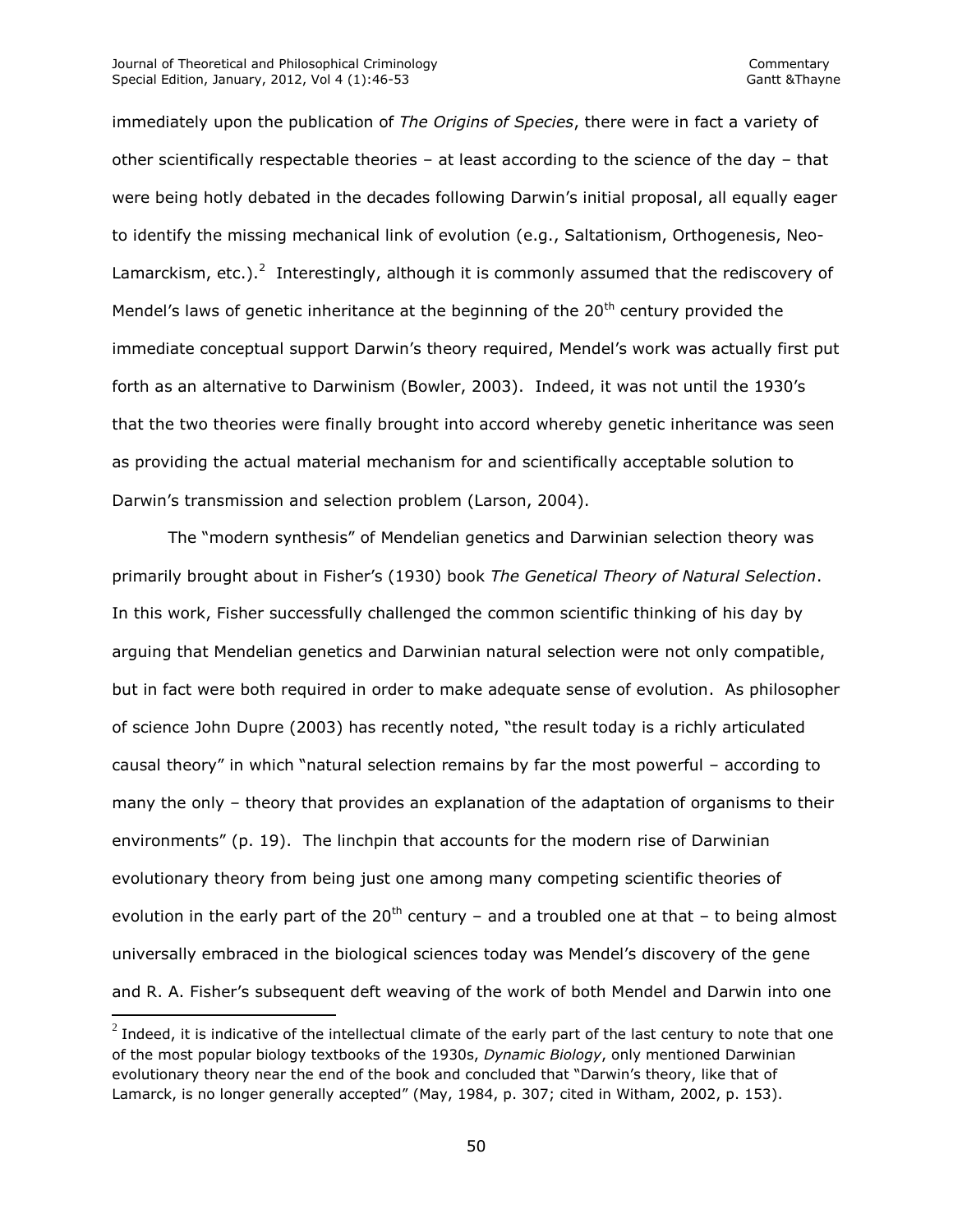#### Journal of Theoretical and Philosophical Criminology **Commentary** Commentary Special Edition, January, 2012, Vol 4 (1):46-53 Gantt & Thayne

 $\overline{\phantom{a}}$ 

viable conceptual whole. Ultimately, it was the gene that served as the empirically demonstrable material referent necessary for transforming heredity by natural selection from merely being an intriguing metaphor into a verifiable mechanism. Once coupled with a clear material referent like the gene, natural selection was accepted as a properly mechanical means by which functional explanations of physical phenomena and events could be offered in science, and, thereby, became a powerful explanatory approach in the biological sciences. Absent a clear material referent, however, explanations invoking natural selection alone are rightly subject to considerable doubt, as the historical example of Darwin's theory makes clear.

What the brief historical analysis here suggests is that there is a strong precedent for questioning theories that lack a material referent or physical mechanism to account for observed phenomena. For this reason, perhaps we should take a closer look at the nature and viability of the proposed "evolved psychological mechanisms" that constitute a central conceptual conceit of Durrant and Ward's (2012) evolutionary approach to explanation in criminology. Durrant and Ward (2012) identify the notion that "humans possess a number of both domain general and domain specific psychological mechanisms" as one of three foundational assumptions that form the basis of evolutionary behavioral science and which, thereby, "allow us to talk sensibly about an evolved human nature" (p. 8). Presumably, the existence of the sorts of psychological mechanisms these authors propose "allow us to talk sensibly about an evolved human nature" because such mechanisms *qua* mechanisms allow us to identify the underlying causal origins of human conduct. Sensibly, in this sense then, means efficient causal – a common mode of scientific explanation in both contemporary natural and social science (Bishop, 2007), and certainly the mode preferred by evolutionary psychologists (Menuge, 2004; Tallis, 2011).<sup>3</sup> However, this very claim raises a few

 $^3$  This is not to say, however, that such is the best or only mode of explanation. However, a detailed analysis of alternative modes of explanation and understanding in the natural and social sciences is well beyond the scope of the present paper. The interested reader is referred to works by Bishop (2007), Cornwell (2004), Hiley, Bohman, and Shusterman (1991), Illari, Russo, and Williamson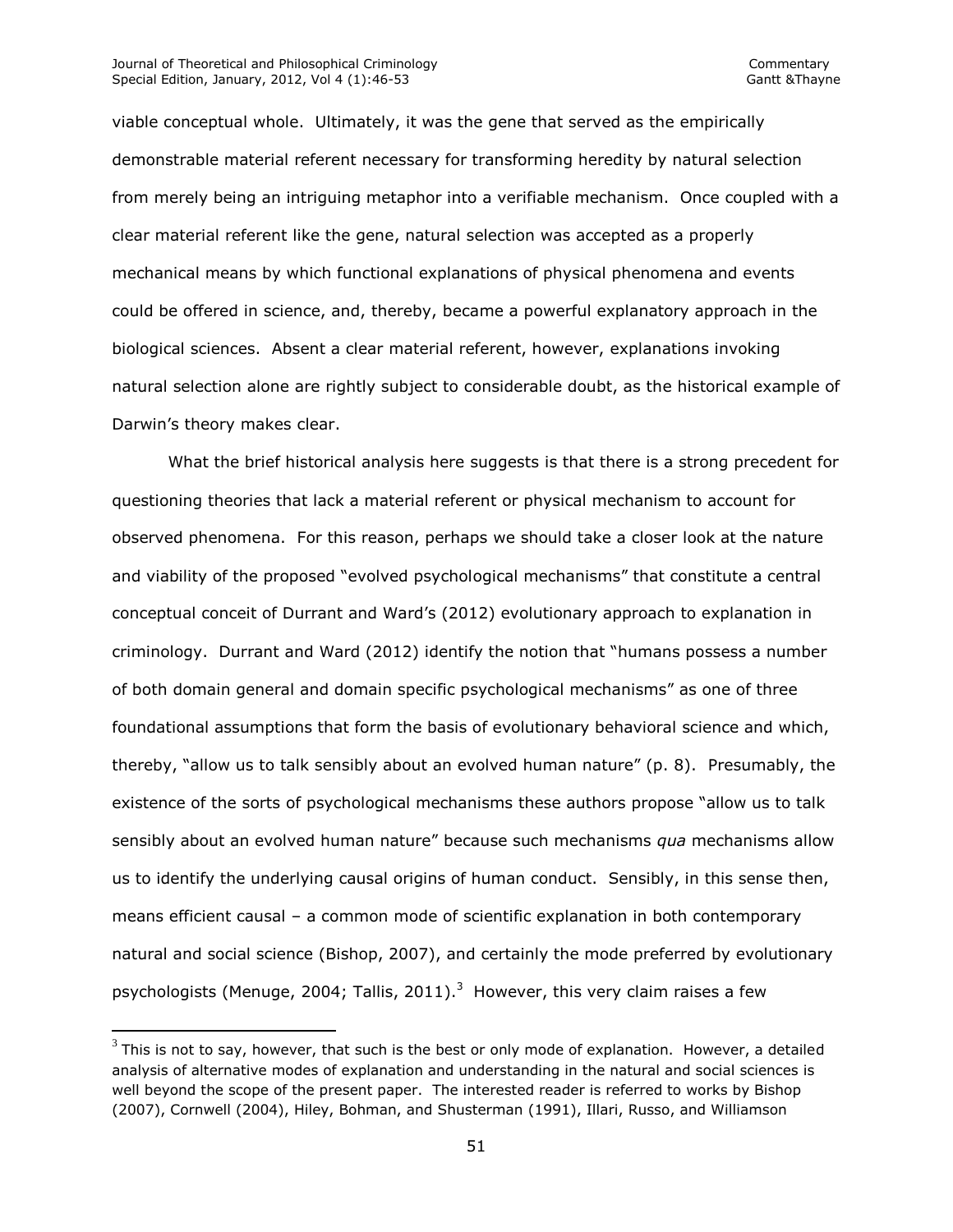important questions: Do explanations invoking "psychological mechanisms," evolved or otherwise, in fact allow us to talk sensibly – that is, scientifically (i.e., in strictly material and efficient causal terms) – about human nature and behavior? Or, is talk of psychological mechanisms and their presumed causal efficacy really just talk that has been hypnotized by the vibrancy of a widely accepted metaphor, and which, as such, does not allow for any genuinely causal trajectories to be drawn between the distinct ontological domains of biology and psychology?

### **Mechanisms and Metaphors**

 $\overline{\phantom{a}}$ 

The complex role that metaphor has played in the history of scientific theorizing, in general, and in the theorizing of the social sciences, in particular, has been explored in great detail by a number of scholars (see, e.g., Brown, 2003; Hallyn, 2000; Leary, 1990). Although there are significant differences of opinion among these scholars regarding the nature, utility, and proper role of metaphor in scientific theorizing, there is nonetheless a fairly solid agreement that while metaphors are an inescapable feature of all scientific theorizing, they in no way constitute the material or empirical referents necessary to support the sorts of mechanical and casual explanations that many scientists wish to make using them. Indeed, the very concept of mechanism present in so many psychological explanations of thought and behavior – and which is a hallmark of most evolutionary psychological explanations – is itself a metaphor (Leary, 1990). A mechanism is, after all, simply a physical object of one sort or another, a piece of machinery designed to transform input forces and movement into a desired set of output forces and movement (Uicker, Pennock, & Shigley, 2011). As such, then, a mechanism is most often just one piece of a larger process or mechanical system (e.g., the winding mechanism of a clock, the hinge mechanism of a door, etc.).

<sup>(2011),</sup> and Trigg (2001) for more detailed treatments of the question of explanation in the natural and social sciences.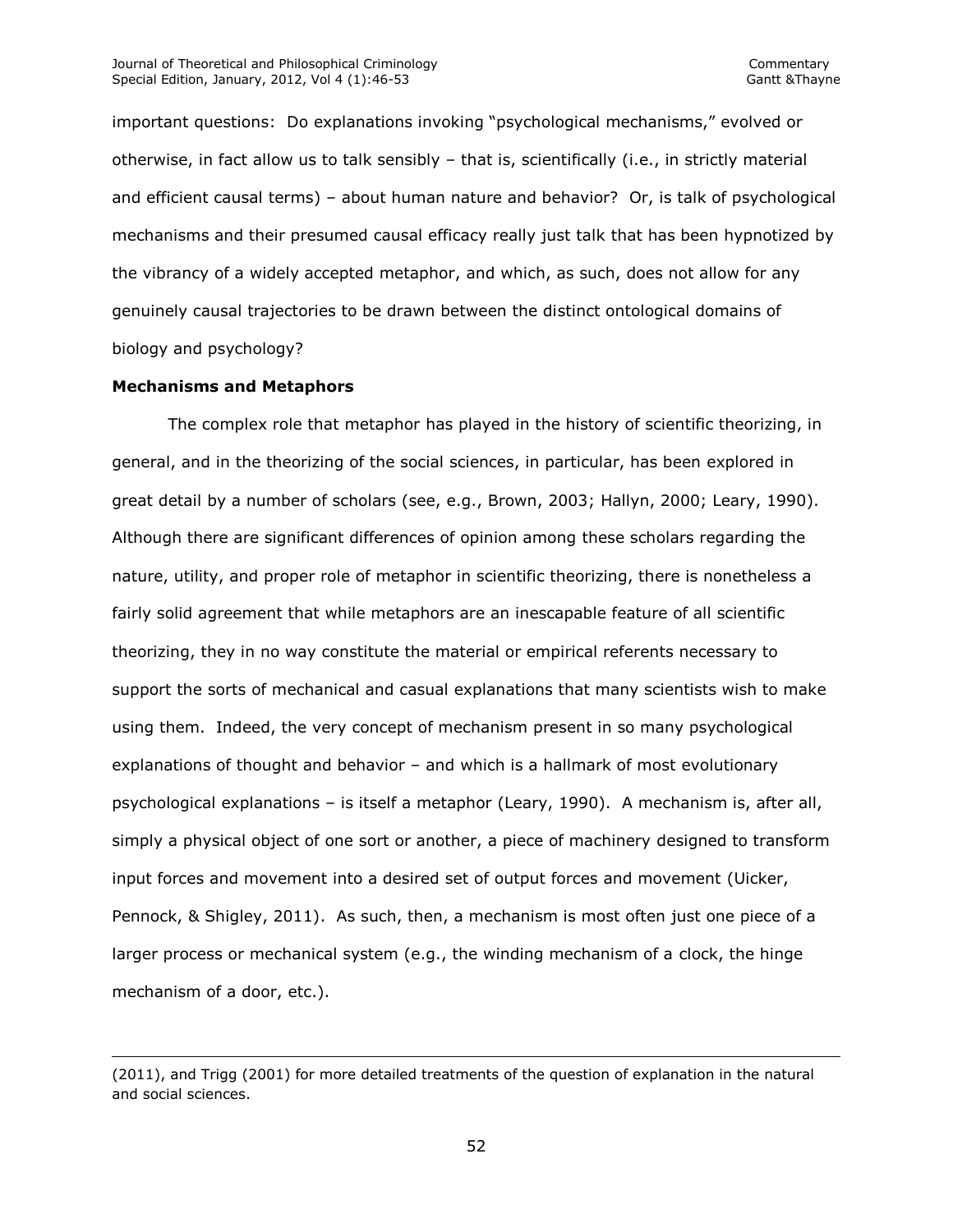Granted, the term mechanism has come to be used – especially by psychologists – in a much more conceptually expansive way than merely as a reference to some specific material entity or device for facilitating the transfer of forces and movement (Norkus, 2005). Since Descartes first introduced the metaphor of mechanism in the  $17<sup>th</sup>$  century, and later psychologists took up the metaphor as foundational to a science of "mental mechanics" (Leary, 1990, p. 17), we have come to invoke all manner of psychological mechanisms, behavioral mechanisms, societal mechanisms, intrapsychic mechanisms, and mechanisms of cultural transmission and transformation in our attempts to account for a vast array of individual acts and interpersonal events (Norkus, 2005). However, this simply reflects an instance of disciplinary over-reach, wherein the viable concepts from one science (i.e., Engineering), concerned with one ontological realm (i.e., the physical), are misappropriated for service in an entirely different science (i.e., Psychology) concerned with an entirely different ontological realm (i.e., the psychological and sociocultural). This blurring of conceptual boundaries happens because of a disciplinary tendency to uncritically allow our metaphors to concretize and then get away from us. The psyche – contrary to some elaborate attempts to paint it as such – is not in fact a physical thing and, thus, is not the sort of thing populated by, constituted of, or originating in mechanisms (Robinson, 2009; see also Gantt, Melling, and Reber, in press). Of course, this is not to say that the psyche is fundamentally independent of the physicality or mechanicity of the brain – only that the psyche is not identical with or adequately reducible to the physics of the brain. As such, then, there is no such thing as a materially real or empirically-verifiable psychological mechanism (Tallis, 2011). Indeed, the term itself is little more than a conceptual oxymoron, and, therefore, not a viable explanatory construct for any psychology that seeks to ground itself in either the materialist metaphysics of evolutionary theory or the positivist philosophy of contemporary natural science.

Ironically, it is one of evolutionary psychology's most ardent advocates who (perhaps unintentionally) provides an important caution concerning the explanatory viability of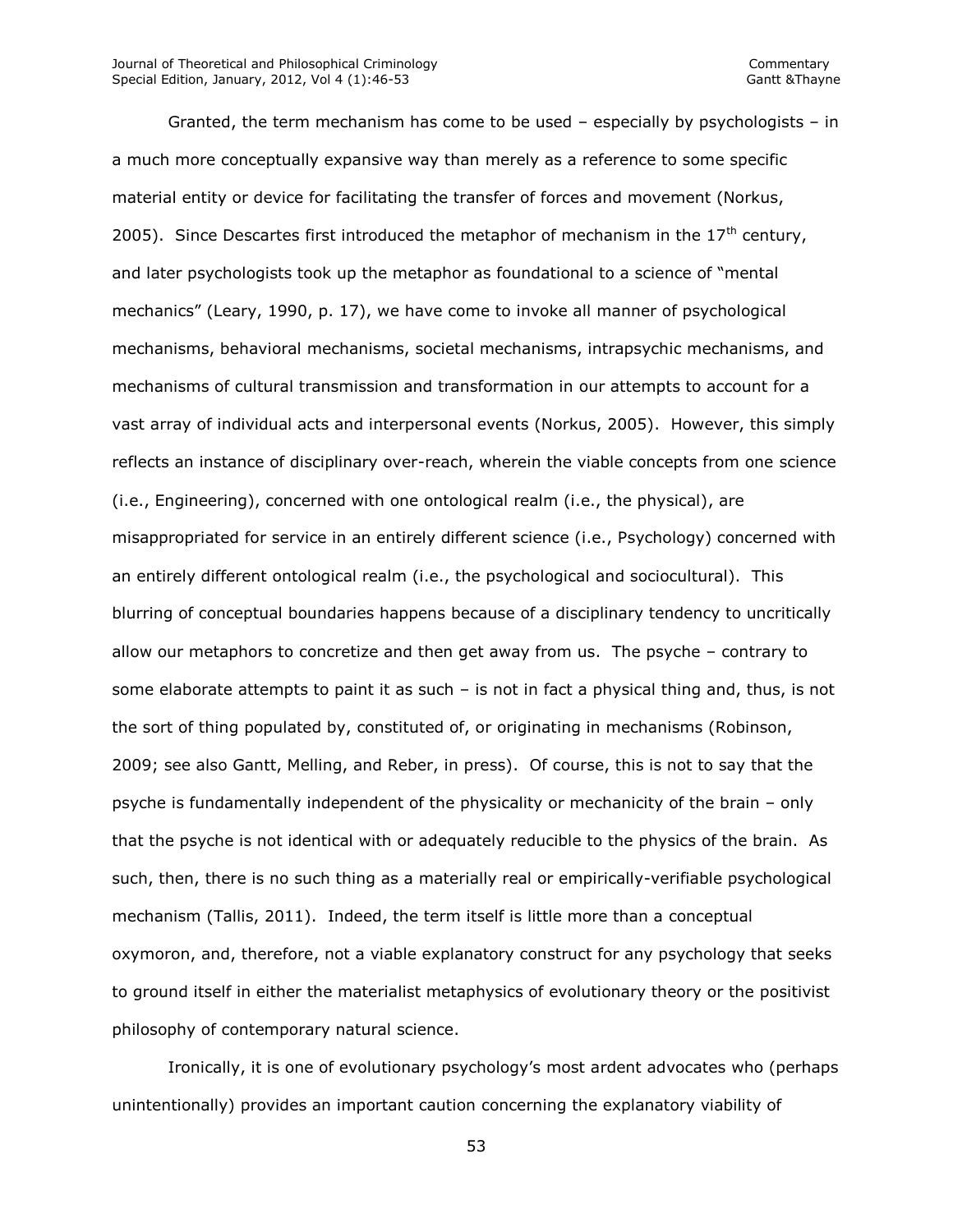evolved psychological mechanisms. Daniel Dennett (1995), in his book *Darwin's Dangerous Idea: Evolution and the Meanings of Life*, famously distinguished between "skyhooks" and "cranes" as a means of judging the plausibility of scientific explanations, particularly Darwinian explanations of speciation, life, and meaning. Dennett (1995) quotes the Oxford English Dictionary, which defines a skyhook as "an imaginary contrivance for attachment to the sky" or "an imaginary means of suspension in the sky." Dennett (1995) writes:

The skyhook concept is perhaps a descendant of the *deus ex machina* of ancient Greek dramaturgy: when second-rate playwrights found their plots leading their heroes into inescapable difficulties, they were often tempted to crank down a god onto the scene, like Superman, to save the situation supernaturally. . . . Skyhooks would be wonderful things to have, great for lifting unwieldy objects out of difficult circumstances, and speeding up all sorts of construction projects. Sad to say, they are impossible. (p. 74)

In sharp contrast to the "impossible" (i.e., magical) powers of a skyhook, Dennett (1995) argues:

Cranes can do the lifting work our imaginary skyhooks might do, and they do it in an honest, non-question-begging fashion. They are expensive, however. They have to be designed and built, from everyday parts already on hand, and they have to be located on a firm base of existing ground. Skyhooks are miraculous lifters, unsupported and insupportable. Cranes are no less excellent as lifters, and they have the decided advantage of being real. . . . It is time for some more careful definitions. Let us understand that a *skyhook* is a "mind-first" force or power or process, an exception to the principle that all design, and apparent design, is ultimately the result of mindless, motiveless mechanicity. A *crane,* in contrast, is a subprocess or special feature of a design process that can be demonstrated to permit the local speeding up of the basic, slow process of natural selection, *and* that can be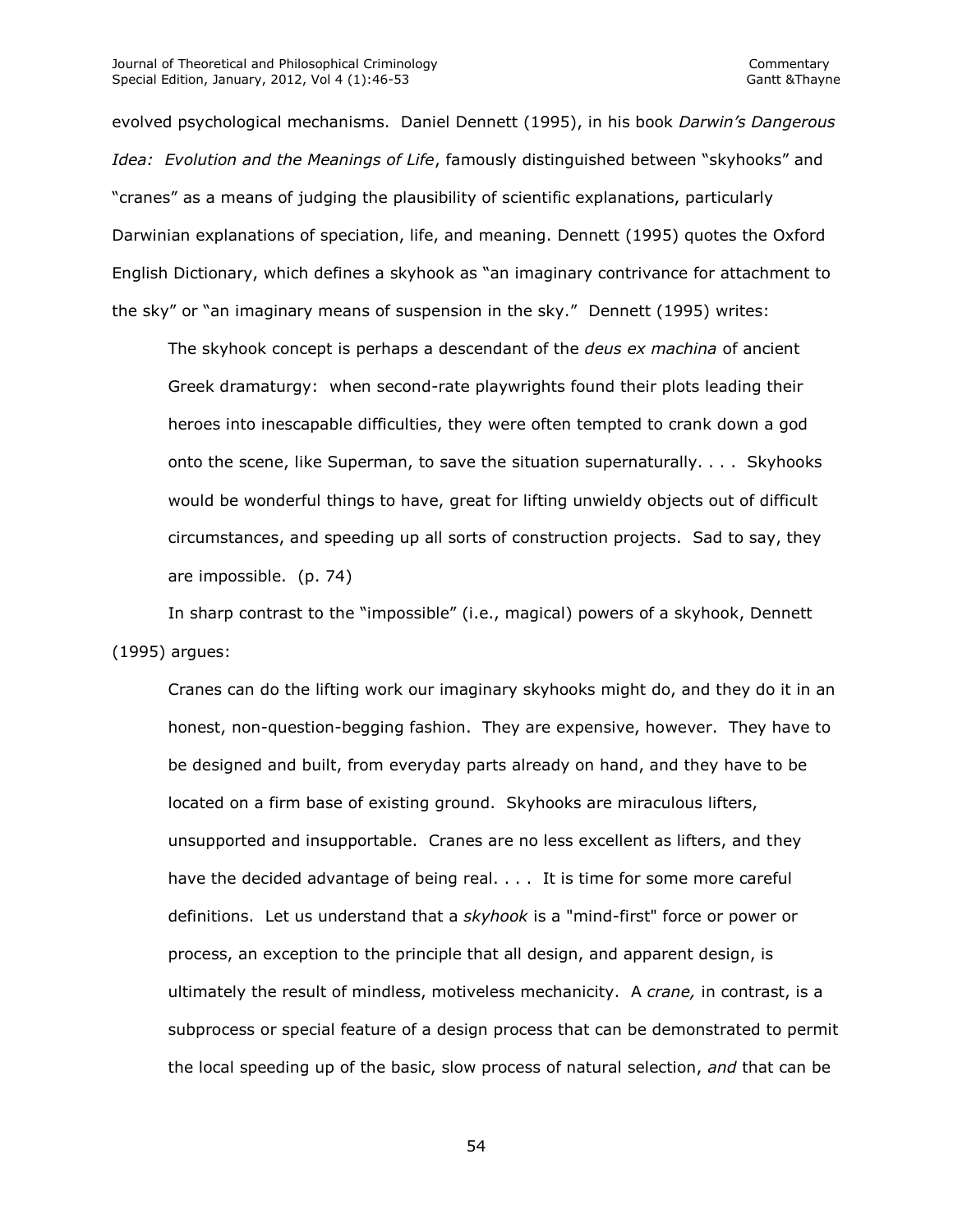$\overline{\phantom{a}}$ 

demonstrated to be itself the predictable (or retrospectively explicable) product of the basic process. (pp. 74-75)

Here we can see Dennett's recognition<sup>4</sup> that the only sorts of explanations that should count for the evolutionary theorist as being properly scientific are those that directly connect events in the world to those material conditions which are capable of producing them. And Dennett (1995) argues that Darwin's idea of natural selection, coupled with Mendelian genetics, provides an account that is grounded in precisely this way. According to Dennett, explanations that are not grounded in material, efficient causal processes are ultimately "skyhooks" and not cranes.

Obviously, there is nothing whatsoever wrong with postulating the existence of asyet-undiscovered mechanisms of change or the tendering hypotheses that call for close empirical examination. There is, likewise, nothing inherently wrong with employing a metaphor drawn from everyday common experience in one's attempt to make sense of complex and difficult phenomena. Such is, in many ways, key to the entire scientific enterprise, especially in social sciences (see, e.g., Brown, 2003; Leary, 1990). The problem here is that attempts to offer evolutionary accounts of the origins and nature of human behavior, such as those proposed by Durrant and Ward, can never rise above the metaphorical because they are in principle trying to account for phenomena (intentions, desires, emotions, perspectives, thoughts, interpretations, etc.) which have no direct material – and, therefore, no genuinely mechanical – causal referents.<sup>5</sup>

Because there is no clear material or efficient causal referent to the metaphor of a psychological mechanism, explanations invoking psychological mechanisms are simply

<sup>&</sup>lt;sup>4</sup> Sadly, this recognition is one that Dennett himself all-too-frequently forgets, particularly in his accounts of the evolutionary origins of such human phenomena as consciousness, moral agency and religion (see, e.g., Dennett, 1991, 2003, 2006).

 $5$  Again, as noted above, this is not to say that material reality is not a condition for the existence of psychological traits or social life, but rather only that psychological phenomena can never be adequately or sufficiently reduced to or explained by material reality.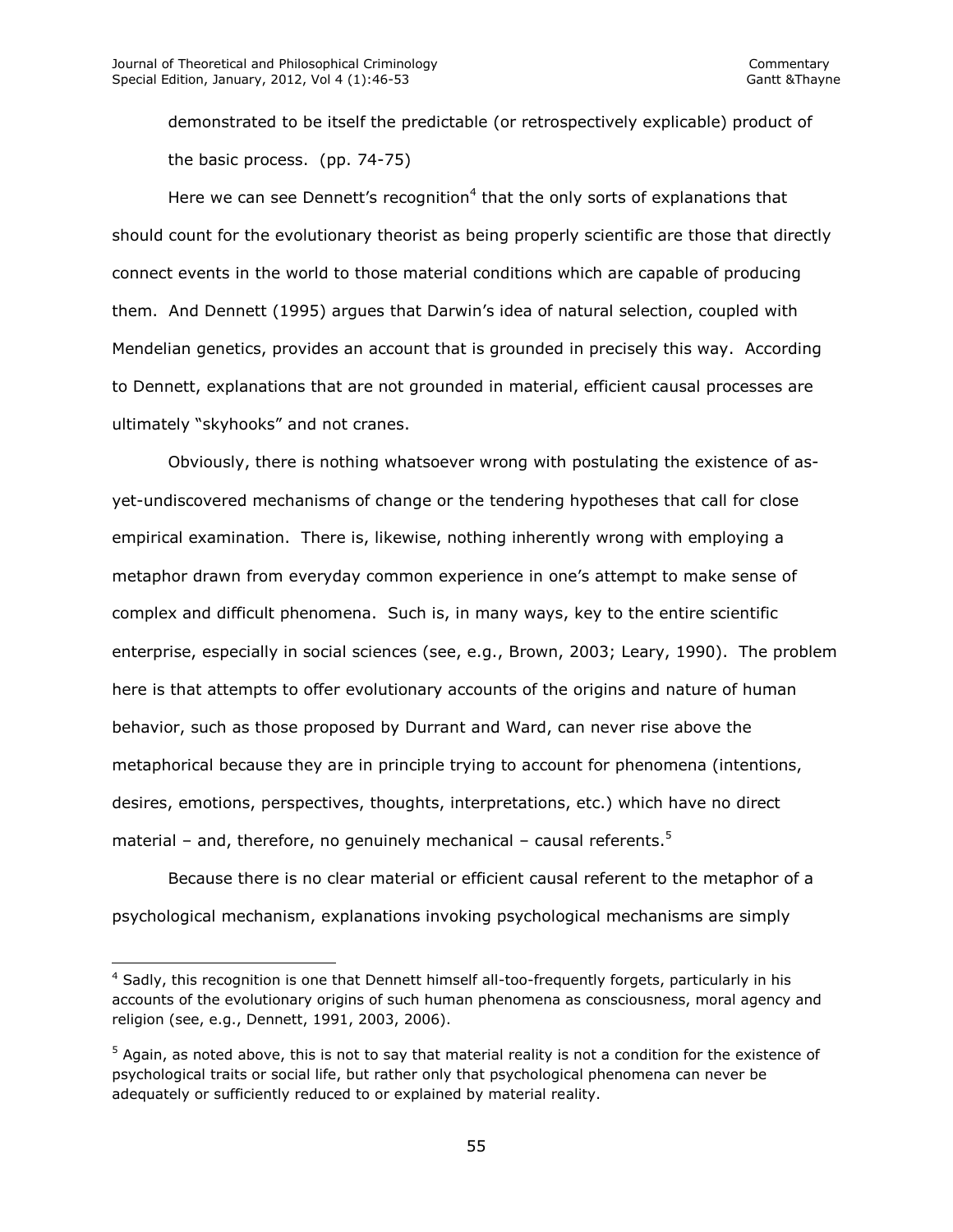#### Journal of Theoretical and Philosophical Criminology **Commentary** Commentary Special Edition, January, 2012, Vol 4 (1):46-53 Gantt & Thayne

l

examples of assuming that a "skyhook" can do the heavy lifting of actual scientific explanation. The psychological mechanisms that Durrant and Ward (2012) claim constitute a key explanatory necessity of an evolutionary account of criminology cannot (in principle) be "demonstrated to be themselves the predictable (or retrospectively explicable) product of the basic [biological] processes" of Mendelian genetics. As Uicker, Pennock, and Shigley (2011) note in their widely respected textbook on the fundamentals of mechanical engineering, mechanisms – as parts of larger mechanical systems – require direct links that "must be connected together in some manner to transmit motion from the *driver*, or input motion, to the *follower*, or output" (p. 8; italics in the original). Absent such direct connecting links, the mechanism does not exist as a mechanism and cannot serve any genuinely mechanical or causal function. Thus, the metaphor of the mechanism breaks down in evolutionary psychological explanations of behavior precisely because no such direct connecting linkage between the physical and the psychological can be either rationally or empirically established.<sup>6</sup> And, further complicating the explanatory project of evolutionary psychology, is the fact that no direct causal link between any specific human act and the psychological mechanism(s) presumably responsible for such act can be drawn either.

To presume that invoking a psychological mechanism, evolved or otherwise, provides an adequate account for the origins and nature of a given psychological phenomenon is to erroneously assume that no significant gap exists between the realm of the truly mechanical and material and the immaterial realm of the psychological and social. It is to assume that material conditions and processes can create psychological entities (i.e., psychological mechanisms) which, while profoundly other than material in terms of their essence, functioning, and manifestation, nonetheless retain all those material qualities that would

<sup>&</sup>lt;sup>6</sup> Indeed, as Tallis (2011), Bennett and Hacker (2003), Beauregard and O'Leary (2008), Legrenzi and Umilta (2011), and Robinson (2008) have all convincingly demonstrated, the clearest and most compelling logical and empirical evidence we have is quite simply that mind is not brain, nor can it be adequately derived from brain.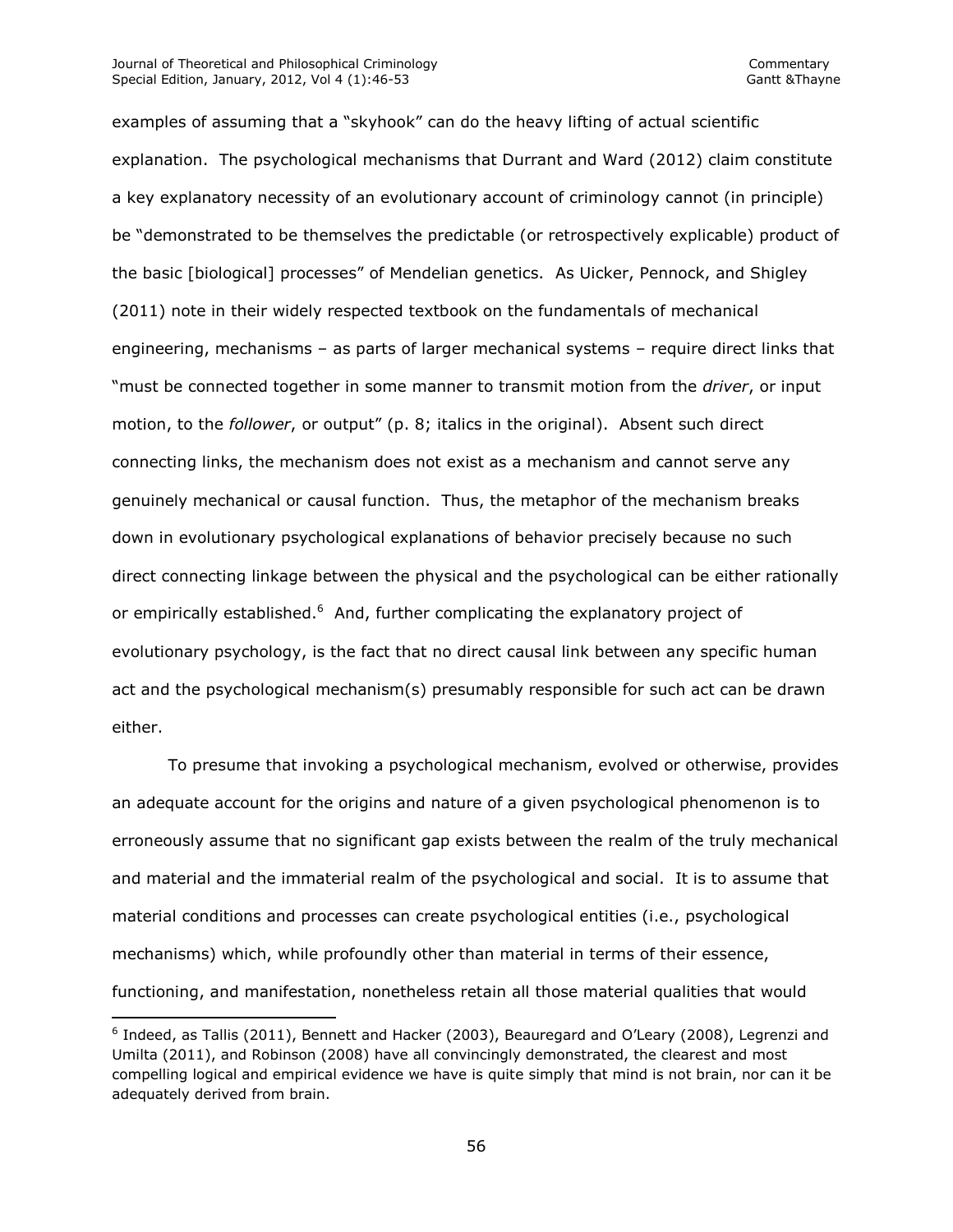allow for the efficient causal production of events in the world. What began as the metaphor of the mechanism has now become the mechanism itself!

Ultimately, evolutionary psychological metaphors also fail to provide compelling functional explanations of human behavior (Buller, 2005; Richardson, 2007). They demonstrate neither the mathematical cogency of quantitative genetics nor the parsimony and predictive power of operant conditioning (see Gantt, Melling, & Reber, in press). They also lack the conceptual origins of a material and mechanistic analog like the computing machine and fail to clearly intimate potential material referents in the brain that may eventually support a properly mechanistic account of the phenomenon (Tallis, 2011). Thus, evolutionary psychological accounts of culture, social behavior and psychological life – despite the prevalent and accepted rhetorical use of mechanical terms – originate in and allude to immaterial and non-mechanistic human phenomena and experiences, and, as such, are far removed from the material referents and mechanistic analogs necessary to mechanistic or functional explanatory force.

### **Conclusion**

In the end, then, the "evolved psychological mechanisms" which evolutionary psychologists like Durrant and Ward assume to be central keys to adequate explanation of human behavior are in fact not mechanisms at all, but mechanical metaphors that remain metaphors no matter how much one might wish to imbue them with necessary causal power or hope they possess actual material reality. Indeed, and perhaps most significantly for the case we are making here, a central basic claim of Durrant and Ward's proposed evolutionary approach to criminology – that is, that any adequate explanation of human criminal behavior must assume the existence and operation of certain evolved psychological mechanisms – lacks scientific merit because there are no such things as psychological mechanisms, expect in the most metaphorical sense. As demonstrated above, a mechanism is a bit of machinery, an assemblage of moving parts, a system of material components operating in sequence or in conjunction, or a material linkage or ordered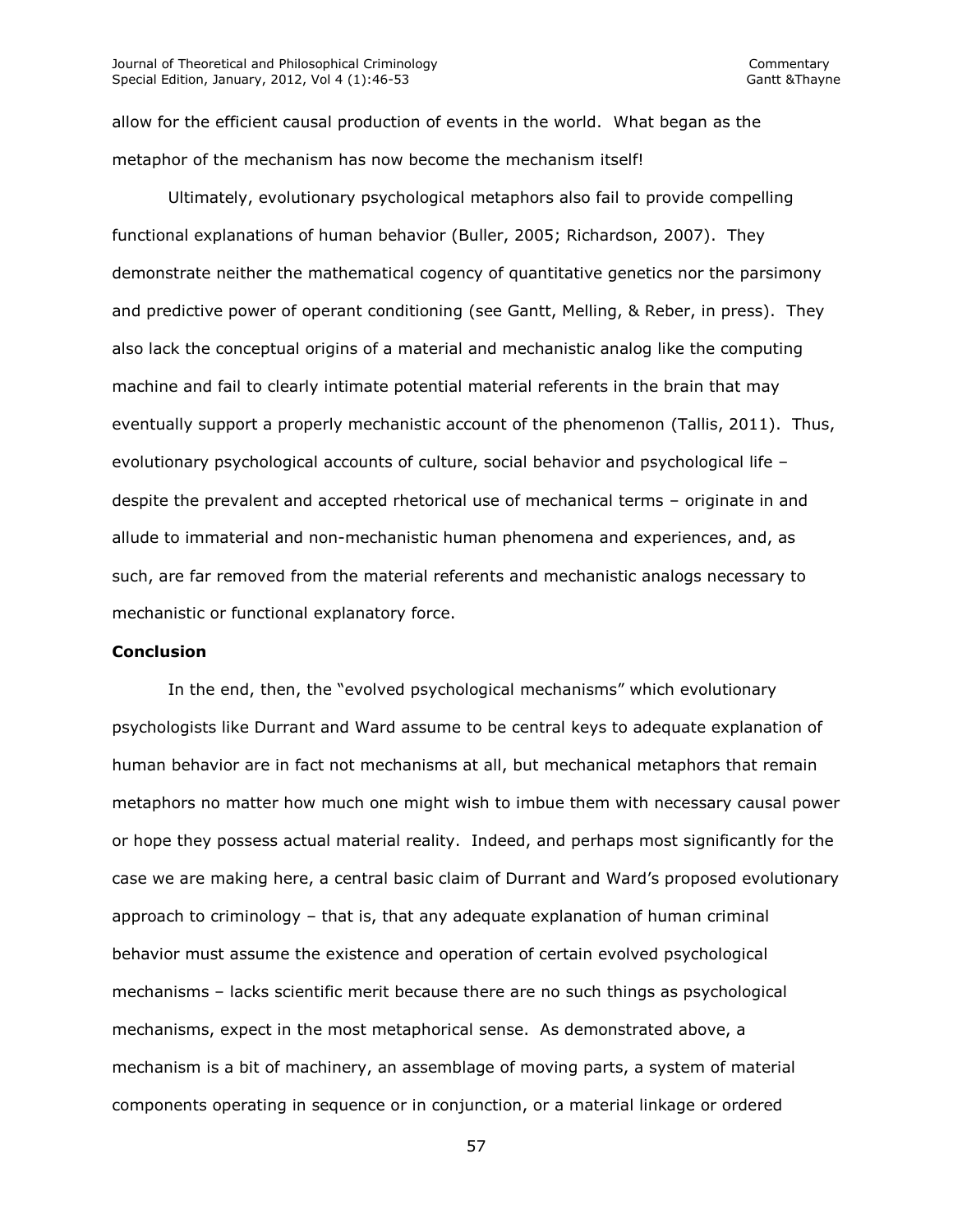sequence of events in a biological, chemical, or physical process. Thus, to speak of a "psychological mechanism" is to employ a metaphor to make what is at best a tenuous comparison between the characteristics and operations of two fundamentally distinct ontological realms (i.e., the psychological or cultural and the physical). And to speak of an "evolved psychological mechanism" is to speak nonsense, insofar as mechanisms are material things, not psychological ones, and psychological things do not evolve – except, again, in a purely metaphorical sense. Ultimately, however, evolutionary metaphors, no matter how seductive, intriguing, or persistently or confidently employed, cannot sustain the heavy conceptual weight required of the sorts of scientific explanation to which evolutionary psychologists aspire.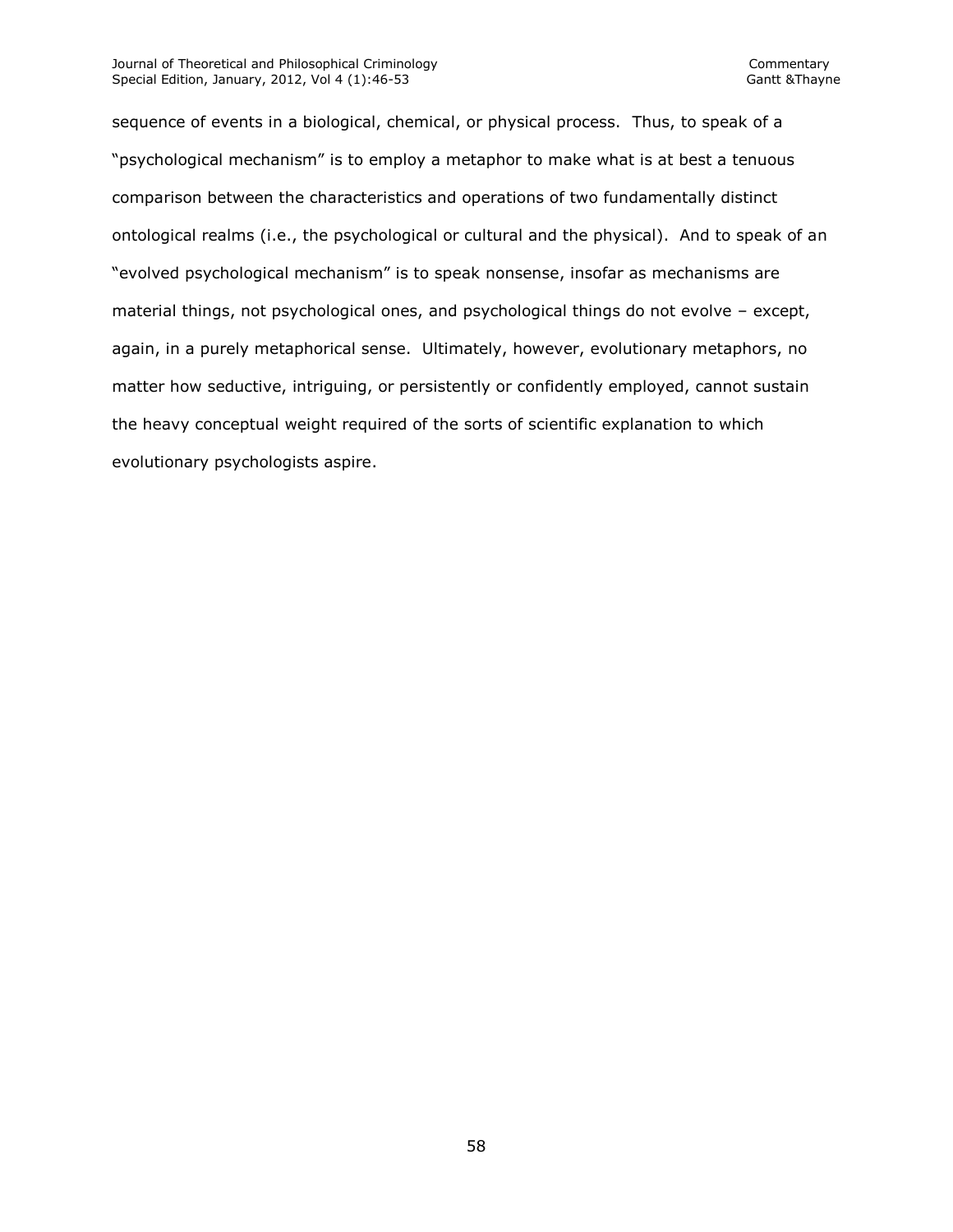#### References

- Barton, N. H., Briggs, D. E. G., Eisen, J. A., Goldstein, D. B., & Patel, N. H. (2007). *Evolution*. Cold Spring Harbor, NY: Cold Spring Harbor Laboratory Press.
- Bennett, M. R., & Hacker, P. M. S. (2003). *The philosophical foundations of neuroscience*. Malden, MA: Blackwell Publishing.
- Beauregard, M., & O'Leary, D. (2008). *The spiritual brain: A neuroscientist's case for the existence of the soul*. New York: HarperOne.
- Bishop, R. C. (2007). *The philosophy of the social sciences*. New York: Continuum Publishing.
- Bjorklund, D. F., & Pellegrini, A. D. (2001). *Origins of human nature: Evolutionary developmental psychology*. Washington, DC: APA Press.
- Boakes, R. (1984). *From Darwin to behaviorism: Psychology and the minds of animals*. Cambridge, UK: Cambridge University Press.
- Bowler, P. J. (2003). *Evolution: The history of an idea* (3rd ed.). Berkeley, CA: University of California Press.
- Brown, T. L. (2003). *Making truth: Metaphor in science*. Urbana-Champaign, IL: University of Illinois Press.
- Buller, D. J. (2005). *Adapting minds: Evolutionary psychology and the persistent quest for human nature*. Cambridge, MA: The MIT Press.
- Buss, D. M. (1995). Evolutionary psychology: A new paradigm for psychological science. *Psychological Inquiry, 6 (1)*, 1-30.
- Buss, D. M. (1999). *Evolutionary psychology: The new science of the mind*. Needham Heights, MA: Allyn and Bacon.
- Buss, D. M. (Ed.) (2005). *The handbook of evolutionary psychology*. Hoboken, NJ: John Wiley & Sons, Inc.
- Cornwell, J. (Ed.) (2004). *Explanations: Styles of explanation in science*. Oxford, UK: Oxford University Press.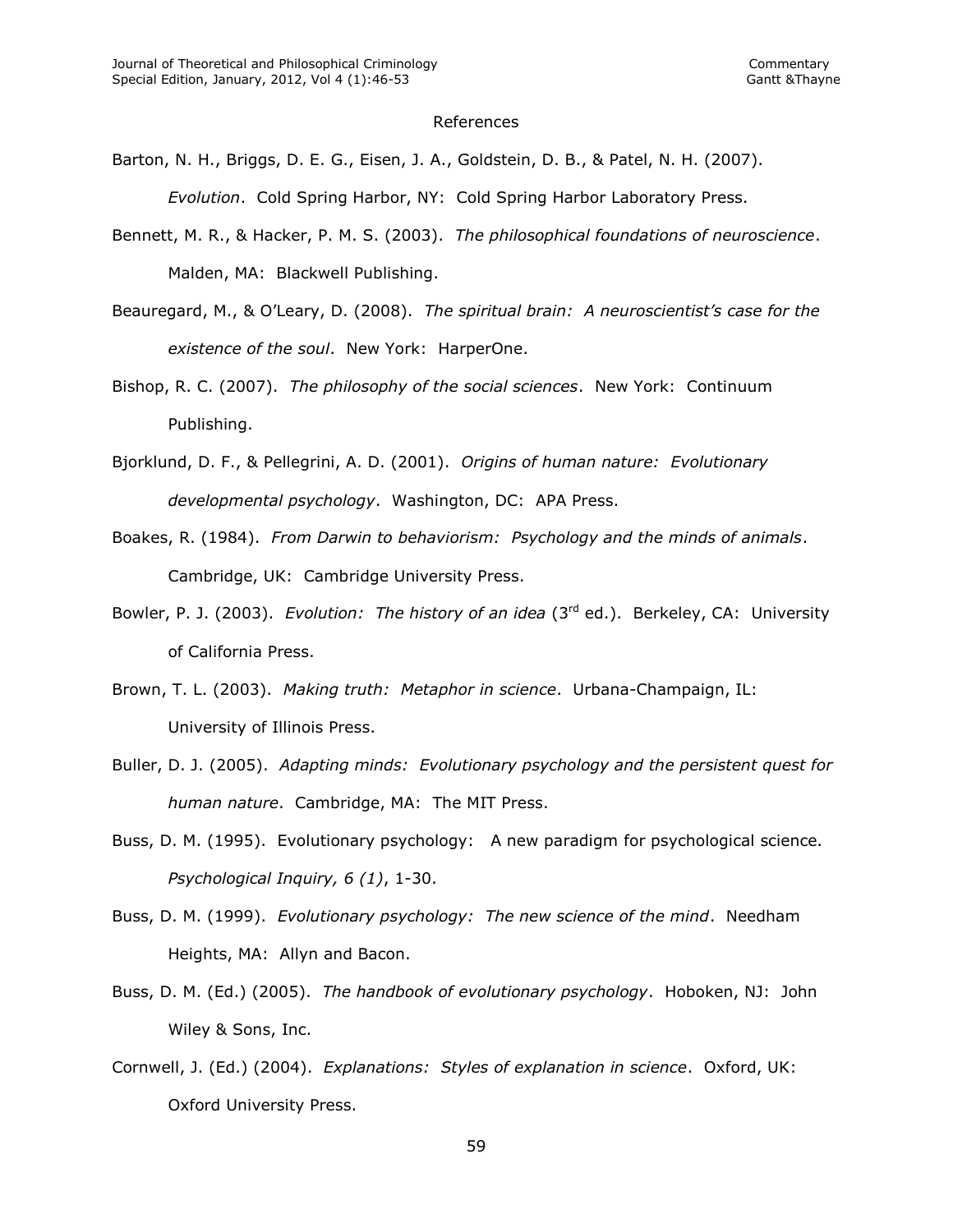- Crawford, C., & Krebs, D. (Eds.) (2008). *Foundations of evolutionary psychology*. New York: Lawrence Erlbaum Associates.
- Dennett, D. C. (1991). *Consciousness explained*. Boston, MA: Little, Brown, and Company.
- Dennett, D. C. (1995). *Darwin's dangerous idea: Evolution and the meanings of life*. New York: Touchstone.
- Dennett, D. C. (2003). *Freedom evolves*. New York: Viking.
- Dennett, D. C. (2006). *Breaking the spell: Religion as a natural phenomenon*. New York: Viking.
- Desmond, A., & Moore, J. (1991). *Darwin: The life of a tormented evolutionist*. New York: Warner Books.
- Dupre, J. (2003). *Darwin's legacy: What evolution means today*. Oxford, UK: Oxford University Press.
- Durrant, R., & Ward, T. (2012). The role of evolutionary explanations in criminology. *Journal of Theoretical and Philosophical Criminology*.
- Fisher, R. A. (1930). *The genetical theory of natural selection*. Oxford, UK: Clarendon Press.
- Forgas, J. P., Haselton, M. G., & von Hippel, W. (2007). *Evolution and the social mind: Evolutionary psychology and social cognition*. New York: Psychology Press.
- Gantt, E. E., Melling, B. S., & Reber, J. S. (in press). Mechanisms or metaphors? The emptiness of evolutionary psychological explanations. *Theory and Psychology*.
- Hallyn, F. (Ed.) (2000). *Metaphor and analogy in the sciences*. Dordrecht, The Netherlands: Kluwer Academic Publishers.
- Hiley, D. R., Bohman, J. F., & Shusterman, R. (Eds.) (1991). *The interpretive turn: Philosophy, science, and culture*. Ithaca, NY: Cornell University Press.
- Illari, P. M., Russo, F., & Williamson, J. (Eds.) (2011). *Causality in the sciences*. Oxford, UK: Oxford University Press.